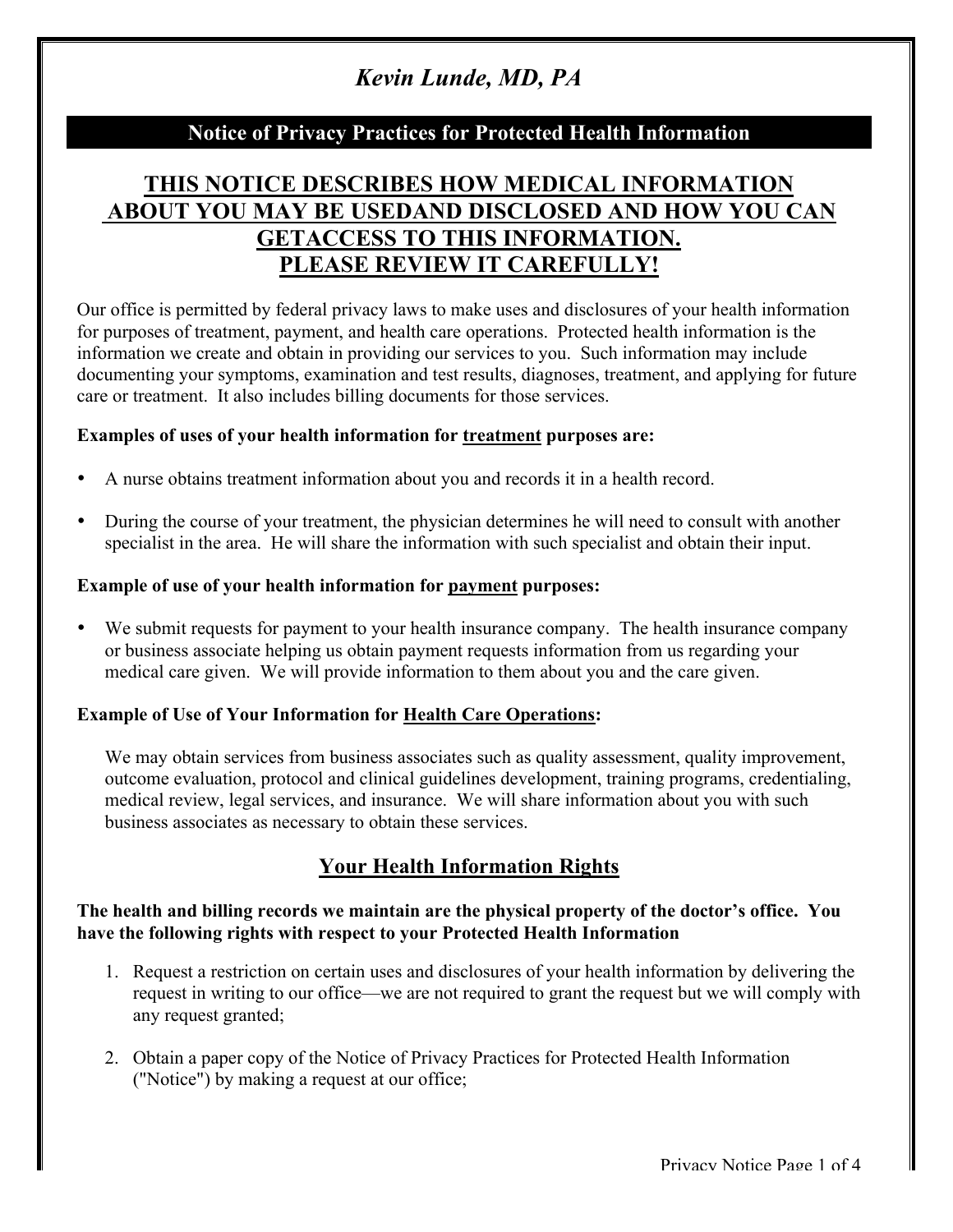- 3. Right to inspect and copy your health record and billing record—you may exercise this right by delivering the request in writing to our office using the form we provide to you upon request; appeal a denial of access to your protected health information except in certain circumstances;
- 4. Right to request that your health care record be amended to correct incomplete or incorrect information by delivering a written request to our office using the form we provide to you upon request. (The physician or other health care provider is not required to make such amendments); you may file a statement of disagreement if your amendment is denied, and require that the request for amendment and any denial be attached in all future disclosures of your protected health information;
- 5. Right to receive an accounting of disclosures of your health information as required to be maintained by law by delivering a written request to our office using the form we provide to you upon request. An accounting will not include internal uses of information for treatment, payment, or operations, disclosures made to you or made at your request, or disclosures made to family members or friends in the course of providing care;
- 6. Right to confidential communication by requesting that communication of your health information be made by alternative means or at an alternative location by delivering the request in writing to our office using the form we give you upon request; and,

If you want to exercise any of the above rights, please contact Tina Hartman, in person or in writing, during normal hours. She will provide you with assistance on the steps to take to exercise your rights.

## Our Responsibilities

### The office is required to:

- Maintain the privacy of your health information as required by law;
- Provide you with a notice as to our duties and privacy practices as to the information we collect and maintain about you;
- Abide by the terms of this Notice;
- Notify you if we cannot accommodate a requested restriction or request; and
- Accommodate your reasonable requests regarding methods to communicate health information with you.
- Accommodate your request for an accounting of disclosures.

We reserve the right to amend, change, or eliminate provisions in our privacy practices and access practices and to enact new provisions regarding the protected health information we maintain. If our information practices change, we will amend our Notice. You are entitled to receive a revised copy of the Notice by calling and requesting a copy of our "Notice" or by visiting our office and picking up a copy.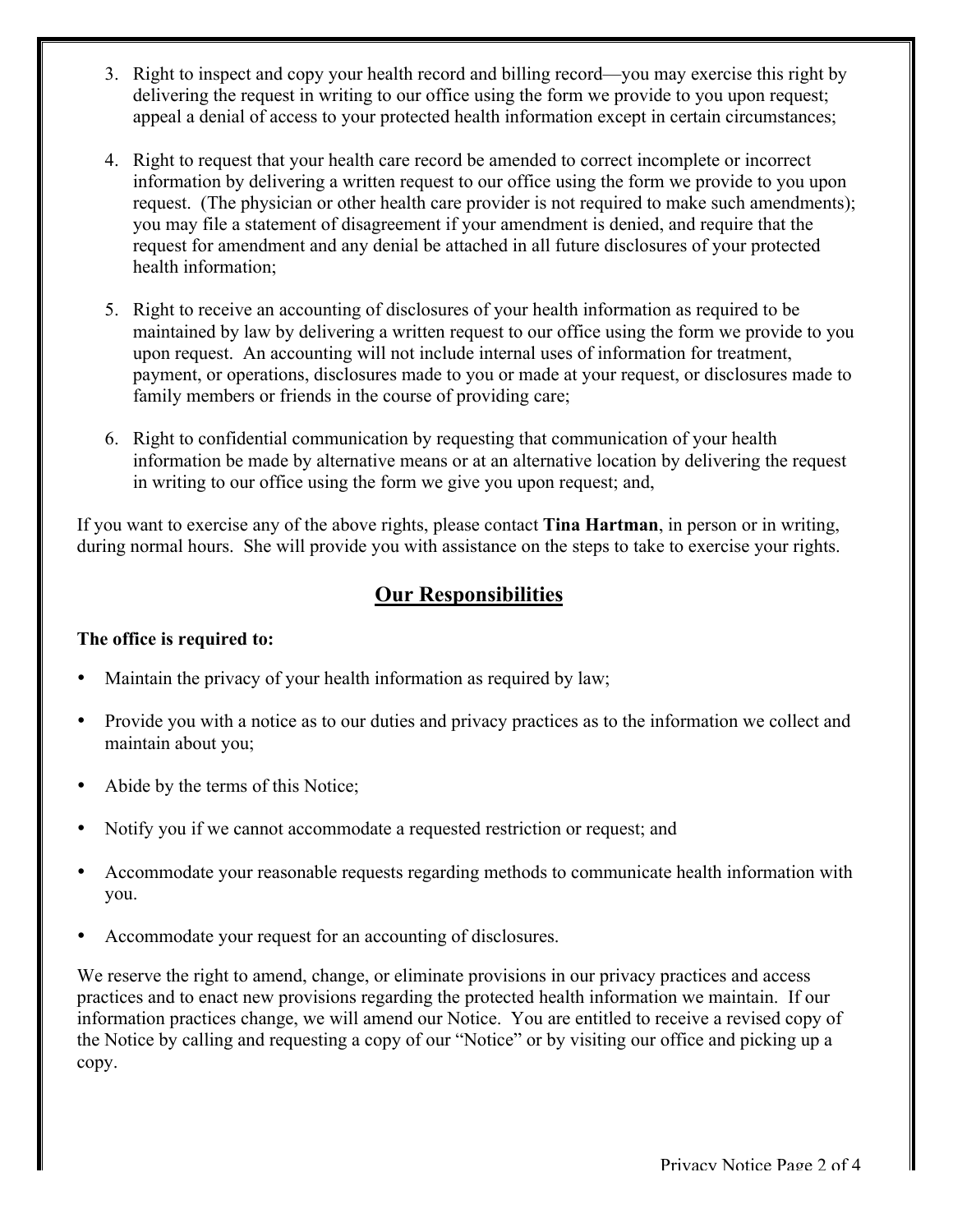## To Request Information or File a Complaint

If you have questions, would like additional information, or want to report a problem regarding the handling of your information, you may contact Tina Hartman at 972-423-2110.

Additionally, if you believe your privacy rights have been violated, you may file a written complaint at our office by delivering the written complaint to Tina Hartman. You may also file a complaint by mailing it or e-mailing it to the Secretary of Health and Human Services.

- We cannot, and will not, require you to waive the right to file a complaint with the Secretary of Health and Human Services (HHS) as a condition of receiving treatment from the office.
- We cannot, and will not, retaliate against you for filing a complaint with the Secretary of Health and Human Services.

## Following is a List of Other Uses and Disclosures Allowed by the Privacy Rule

## Patient Contact:

We may contact you to provide you with appointment reminders, with information about treatment alternatives, or with information about other health-related benefits and services that may be of interest to you. We may contact you as part of a fund raising effort.

## Notification – Opportunity to Agree or Object:

Unless you object we may use or disclose your protected health information to notify, or assist in notifying, a family member, personal representative, or other person responsible for your care, about your location, and about your general condition, or your death.

Communication with Family - Using our best judgment, we may disclose to a family member, other relative, close personal friend, or any other person you identify, health information relevant to that person's involvement in your care or in payment for such care if you do not object or in an emergency.

We may use and disclose your protected health information to assist in disaster relief efforts.

## Opportunity to Agree or Object Not Required:

### PUBLIC HEALTH ACTIVITIES:

Controlling Disease - As required by law, we may disclose your protected health information to public health or legal authorities charged with preventing or controlling disease, injury, or disability. Child Abuse & Neglect - We may disclose protected health information to public authorities as allowed by law to report child abuse or neglect.

Food and Drug Administration (FDA) - We may disclose to the FDA your protected health information relating to adverse events with respect to food, supplements, products and product defects, or post-marketing surveillance information to enable product recalls, repairs, or replacements.

### VICTIMS OF ABUSE, NEGLECT, OR DOMESTIC VIOLENCE